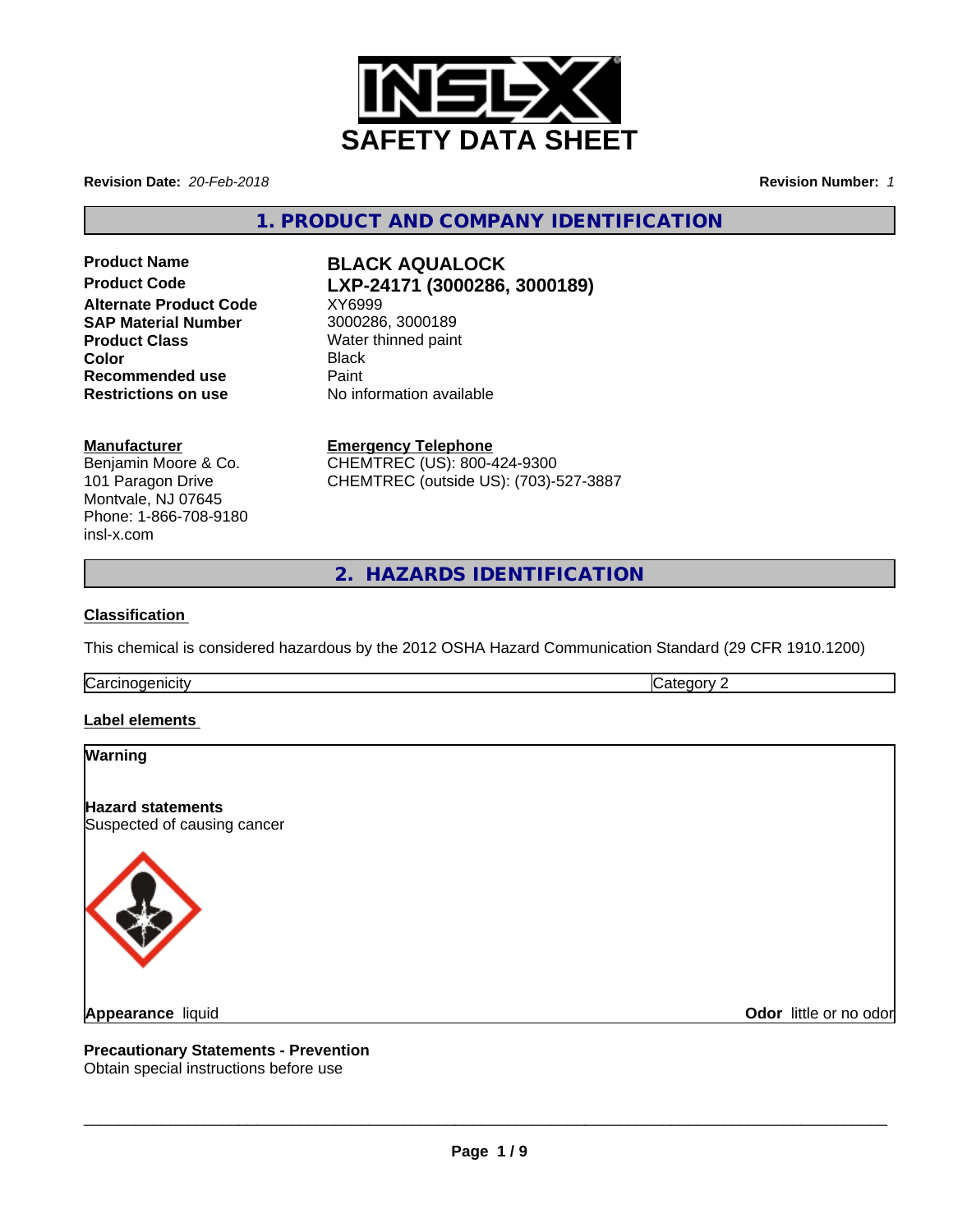Do not handle until all safety precautions have been read and understood Use personal protective equipment as required

#### **Precautionary Statements - Response**

IF exposed or concerned: Get medical advice/attention

## **Precautionary Statements - Storage**

Store locked up

## **Precautionary Statements - Disposal**

Dispose of contents/container to an approved waste disposal plant

#### **Hazards not otherwise classified (HNOC)**

Not applicable

#### **Other information**

No information available

# **3. COMPOSITION INFORMATION ON COMPONENTS**

 $\overline{\phantom{a}}$  ,  $\overline{\phantom{a}}$  ,  $\overline{\phantom{a}}$  ,  $\overline{\phantom{a}}$  ,  $\overline{\phantom{a}}$  ,  $\overline{\phantom{a}}$  ,  $\overline{\phantom{a}}$  ,  $\overline{\phantom{a}}$  ,  $\overline{\phantom{a}}$  ,  $\overline{\phantom{a}}$  ,  $\overline{\phantom{a}}$  ,  $\overline{\phantom{a}}$  ,  $\overline{\phantom{a}}$  ,  $\overline{\phantom{a}}$  ,  $\overline{\phantom{a}}$  ,  $\overline{\phantom{a}}$ 

| <b>Chemical name</b>            | <b>CAS No.</b> | Weight-% |
|---------------------------------|----------------|----------|
| Limestone                       | 1317-65-3      |          |
| Carbon black                    | 1333-86-4      |          |
| Glass, oxide                    | 65997-17-3     |          |
| Sodium C14-C16 olefin sulfonate | 68439-57-6     | U.5      |

| <b>Symptoms/Effects</b> |                                                                                                          |
|-------------------------|----------------------------------------------------------------------------------------------------------|
| <b>Most Important</b>   | None known.                                                                                              |
| Ingestion               | Clean mouth with water and afterwards drink plenty of water. Consult a physician<br>if necessary.        |
| <b>Inhalation</b>       | Move to fresh air. If symptoms persist, call a physician.                                                |
| <b>Skin Contact</b>     | Wash off immediately with soap and plenty of water while removing all<br>contaminated clothes and shoes. |
| <b>Eye Contact</b>      | Rinse thoroughly with plenty of water for at least 15 minutes and consult a<br>physician.                |
| <b>General Advice</b>   | No hazards which require special first aid measures.                                                     |

**Suitable Extinguishing Media** Manual Use extinguishing measures that are appropriate to local circumstances and the surrounding environment.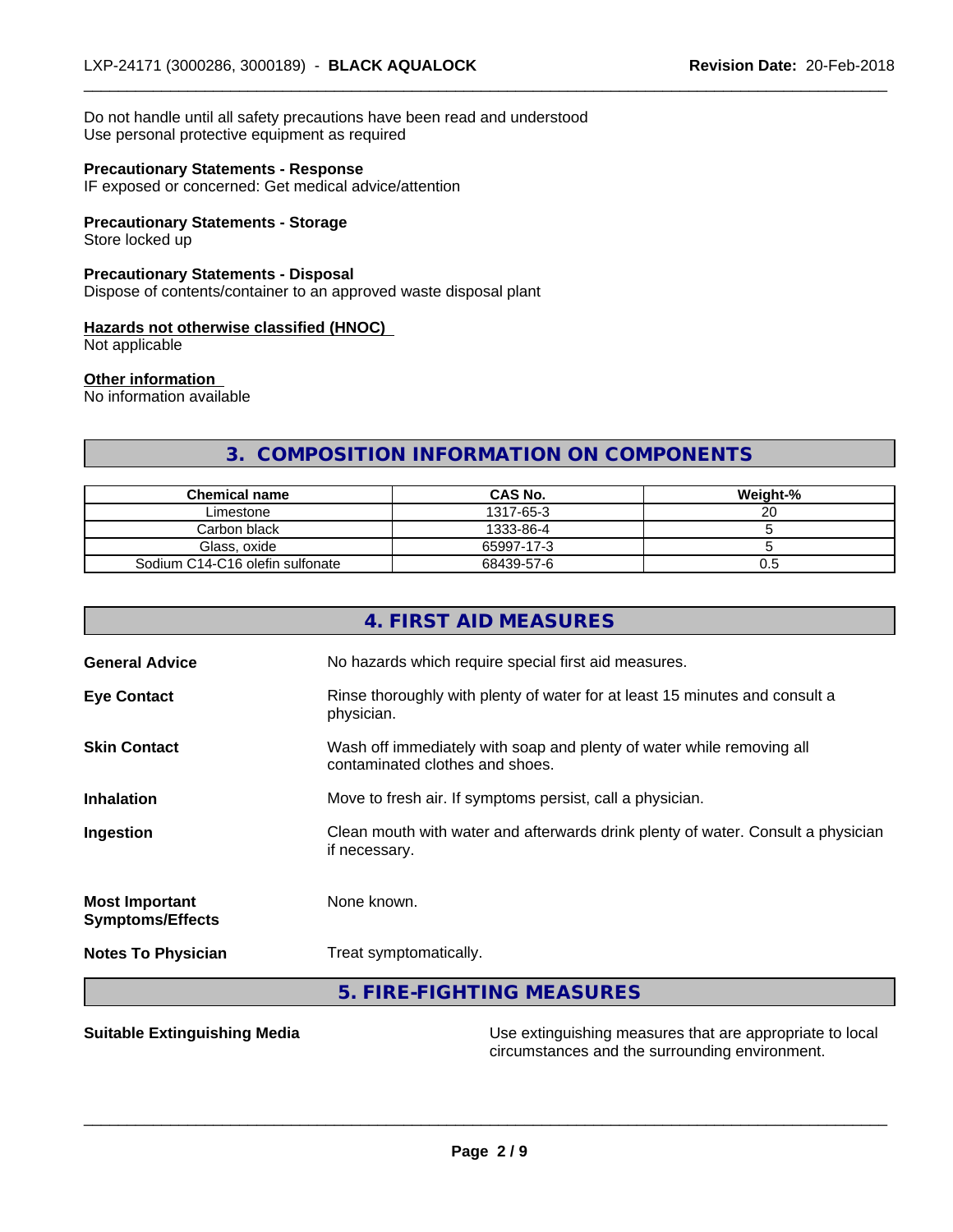| <b>Protective Equipment And Precautions For</b><br><b>Firefighters</b>                                                            | As in any fire, wear self-contained breathing apparatus<br>pressure-demand, MSHA/NIOSH (approved or equivalent)<br>and full protective gear. |  |
|-----------------------------------------------------------------------------------------------------------------------------------|----------------------------------------------------------------------------------------------------------------------------------------------|--|
| <b>Specific Hazards Arising From The Chemical</b>                                                                                 | Closed containers may rupture if exposed to fire or<br>extreme heat.                                                                         |  |
| <b>Sensitivity To Mechanical Impact</b>                                                                                           | No                                                                                                                                           |  |
| <b>Sensitivity To Static Discharge</b>                                                                                            | No                                                                                                                                           |  |
| <b>Flash Point Data</b><br>Flash Point (°F)<br>Flash Point (°C)<br><b>Flash Point Method</b><br><b>Flammability Limits In Air</b> | Not applicable<br>Not applicable<br>Not applicable                                                                                           |  |
| <b>Lower Explosion Limit</b><br><b>Upper Explosion Limit</b>                                                                      | Not applicable<br>Not applicable                                                                                                             |  |
| Flammability: 0<br><b>NFPA</b><br>Health: 1                                                                                       | <b>Special: Not Applicable</b><br><b>Instability: 0</b>                                                                                      |  |
| <b>NFPA Legend</b><br>0 - Not Hazardous                                                                                           |                                                                                                                                              |  |

 $\overline{\phantom{a}}$  ,  $\overline{\phantom{a}}$  ,  $\overline{\phantom{a}}$  ,  $\overline{\phantom{a}}$  ,  $\overline{\phantom{a}}$  ,  $\overline{\phantom{a}}$  ,  $\overline{\phantom{a}}$  ,  $\overline{\phantom{a}}$  ,  $\overline{\phantom{a}}$  ,  $\overline{\phantom{a}}$  ,  $\overline{\phantom{a}}$  ,  $\overline{\phantom{a}}$  ,  $\overline{\phantom{a}}$  ,  $\overline{\phantom{a}}$  ,  $\overline{\phantom{a}}$  ,  $\overline{\phantom{a}}$ 

- 
- 1 Slightly
- 2 Moderate
- 3 High
- 4 Severe

*The ratings assigned are only suggested ratings, the contractor/employer has ultimate responsibilities for NFPA ratings where this system is used.*

*Additional information regarding the NFPA rating system is available from the National Fire Protection Agency (NFPA) at www.nfpa.org.*

|                                                                                           | 6. ACCIDENTAL RELEASE MEASURES                                                                                                                                                   |  |  |
|-------------------------------------------------------------------------------------------|----------------------------------------------------------------------------------------------------------------------------------------------------------------------------------|--|--|
| <b>Personal Precautions</b>                                                               | Avoid contact with skin, eyes and clothing. Ensure adequate ventilation.                                                                                                         |  |  |
| <b>Other Information</b>                                                                  | Prevent further leakage or spillage if safe to do so.                                                                                                                            |  |  |
| <b>Environmental precautions</b><br>See Section 12 for additional Ecological Information. |                                                                                                                                                                                  |  |  |
| <b>Methods For Clean-Up</b>                                                               | Soak up with inert absorbent material. Sweep up and shovel into suitable<br>containers for disposal.                                                                             |  |  |
|                                                                                           | 7. HANDLING AND STORAGE                                                                                                                                                          |  |  |
| <b>Handling</b>                                                                           | Avoid contact with skin, eyes and clothing. Avoid breathing vapors, spray mists or<br>sanding dust. In case of insufficient ventilation, wear suitable respiratory<br>equipment. |  |  |
| <b>Storage</b>                                                                            | Keep container tightly closed. Keep out of the reach of children.                                                                                                                |  |  |
| <b>Incompatible Materials</b>                                                             | No information available                                                                                                                                                         |  |  |
|                                                                                           |                                                                                                                                                                                  |  |  |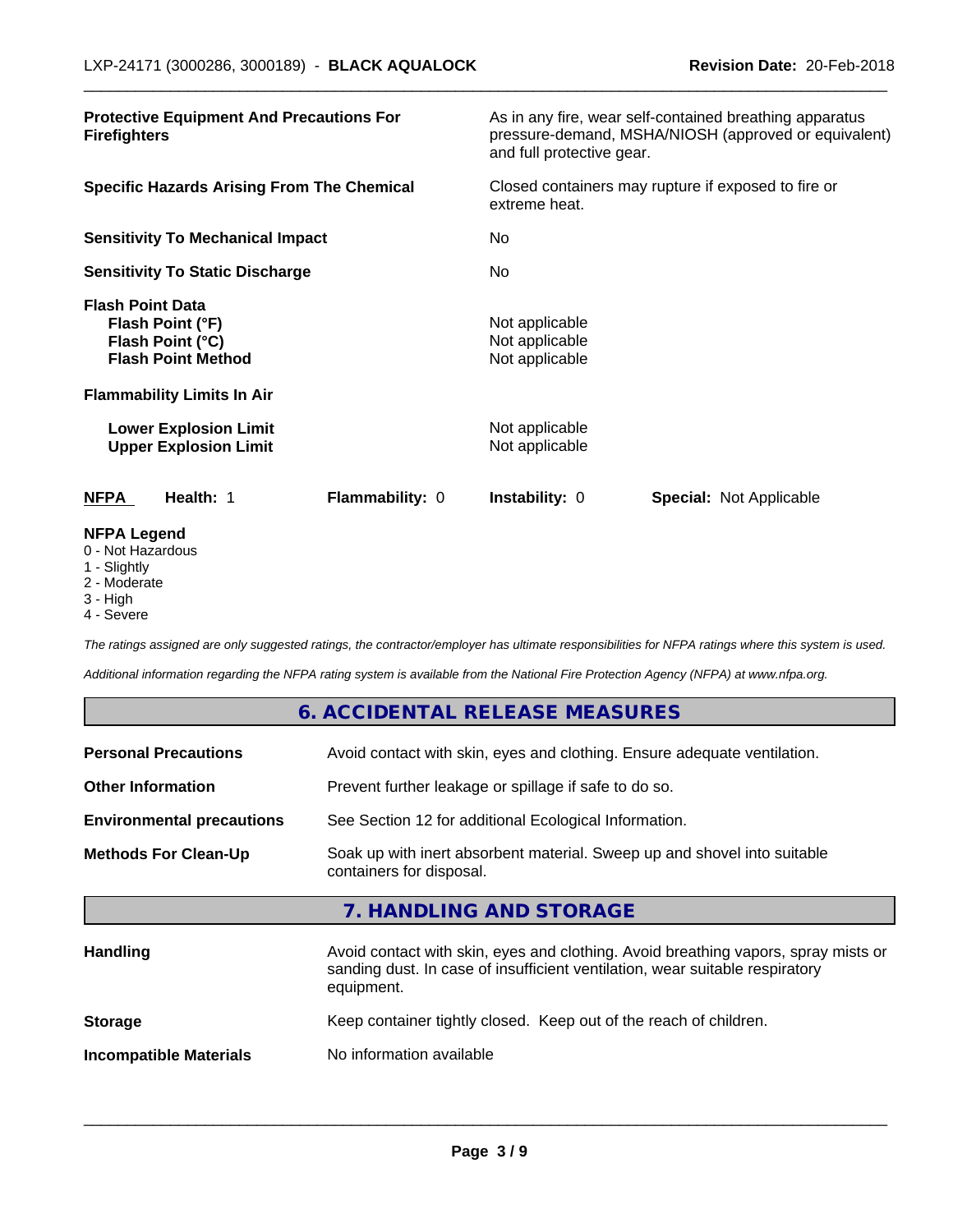# **8. EXPOSURE CONTROLS/PERSONAL PROTECTION**

 $\overline{\phantom{a}}$  ,  $\overline{\phantom{a}}$  ,  $\overline{\phantom{a}}$  ,  $\overline{\phantom{a}}$  ,  $\overline{\phantom{a}}$  ,  $\overline{\phantom{a}}$  ,  $\overline{\phantom{a}}$  ,  $\overline{\phantom{a}}$  ,  $\overline{\phantom{a}}$  ,  $\overline{\phantom{a}}$  ,  $\overline{\phantom{a}}$  ,  $\overline{\phantom{a}}$  ,  $\overline{\phantom{a}}$  ,  $\overline{\phantom{a}}$  ,  $\overline{\phantom{a}}$  ,  $\overline{\phantom{a}}$ 

# **Exposure Limits**

| <b>Chemical name</b> | <b>ACGIH TLV</b>         | <b>OSHA PEL</b>            |
|----------------------|--------------------------|----------------------------|
| Limestone            | N/E                      | 15 mg/m <sup>3</sup> - TWA |
|                      |                          | $5 \text{ ma/m}^3$ - TWA   |
| Carbon black         | $3 \text{ mg/m}^3$ - TWA | $3.5 \text{ mg/m}^3$ - TWA |
| Glass, oxide         | fiber/cm3 - TWA          | N/E                        |
|                      | $5 \text{ mg/m}^3$ - TWA |                            |

# **Legend**

ACGIH - American Conference of Governmental Industrial Hygienists Exposure Limits OSHA - Occupational Safety & Health Administration Exposure Limits N/E - Not Established

| <b>Engineering Measures</b>          | Ensure adequate ventilation, especially in confined areas.                                                                          |  |  |
|--------------------------------------|-------------------------------------------------------------------------------------------------------------------------------------|--|--|
| <b>Personal Protective Equipment</b> |                                                                                                                                     |  |  |
| <b>Eye/Face Protection</b>           | Safety glasses with side-shields.                                                                                                   |  |  |
| <b>Skin Protection</b>               | Protective gloves and impervious clothing.                                                                                          |  |  |
| <b>Respiratory Protection</b>        | In case of insufficient ventilation wear suitable respiratory equipment.                                                            |  |  |
| <b>Hygiene Measures</b>              | Avoid contact with skin, eyes and clothing. Remove and wash contaminated<br>clothing before re-use. Wash thoroughly after handling. |  |  |

# **9. PHYSICAL AND CHEMICAL PROPERTIES**

| Wt. % Solids<br>$40 - 50$<br>Vol. % Solids<br>$30 - 40$<br>$50 - 60$<br>Wt. % Volatiles<br>$60 - 70$<br>Vol. % Volatiles<br>< 50<br><b>VOC Regulatory Limit (g/L)</b><br>212<br><b>Boiling Point (°F)</b><br>100<br><b>Boiling Point (°C)</b><br>32<br><b>Freezing Point (°F)</b><br><b>Freezing Point (°C)</b><br>0<br>Flash Point (°F)<br>Not applicable<br>Flash Point (°C)<br>Not applicable<br><b>Flash Point Method</b><br>Not applicable<br>Not applicable<br>Flammability (solid, gas) | Appearance<br>Odor<br><b>Odor Threshold</b><br>Density (Ibs/gal)<br><b>Specific Gravity</b><br>pH<br><b>Viscosity (cps)</b><br><b>Solubility</b><br><b>Water solubility</b><br><b>Evaporation Rate</b><br><b>Vapor Pressure</b><br><b>Vapor Density</b> | liquid<br>little or no odor<br>No information available<br>$9.8 - 10.2$<br>$1.18 - 1.22$<br>No information available<br>No information available<br>No information available<br>No information available<br>No information available<br>No information available<br>No information available |
|------------------------------------------------------------------------------------------------------------------------------------------------------------------------------------------------------------------------------------------------------------------------------------------------------------------------------------------------------------------------------------------------------------------------------------------------------------------------------------------------|---------------------------------------------------------------------------------------------------------------------------------------------------------------------------------------------------------------------------------------------------------|----------------------------------------------------------------------------------------------------------------------------------------------------------------------------------------------------------------------------------------------------------------------------------------------|
|------------------------------------------------------------------------------------------------------------------------------------------------------------------------------------------------------------------------------------------------------------------------------------------------------------------------------------------------------------------------------------------------------------------------------------------------------------------------------------------------|---------------------------------------------------------------------------------------------------------------------------------------------------------------------------------------------------------------------------------------------------------|----------------------------------------------------------------------------------------------------------------------------------------------------------------------------------------------------------------------------------------------------------------------------------------------|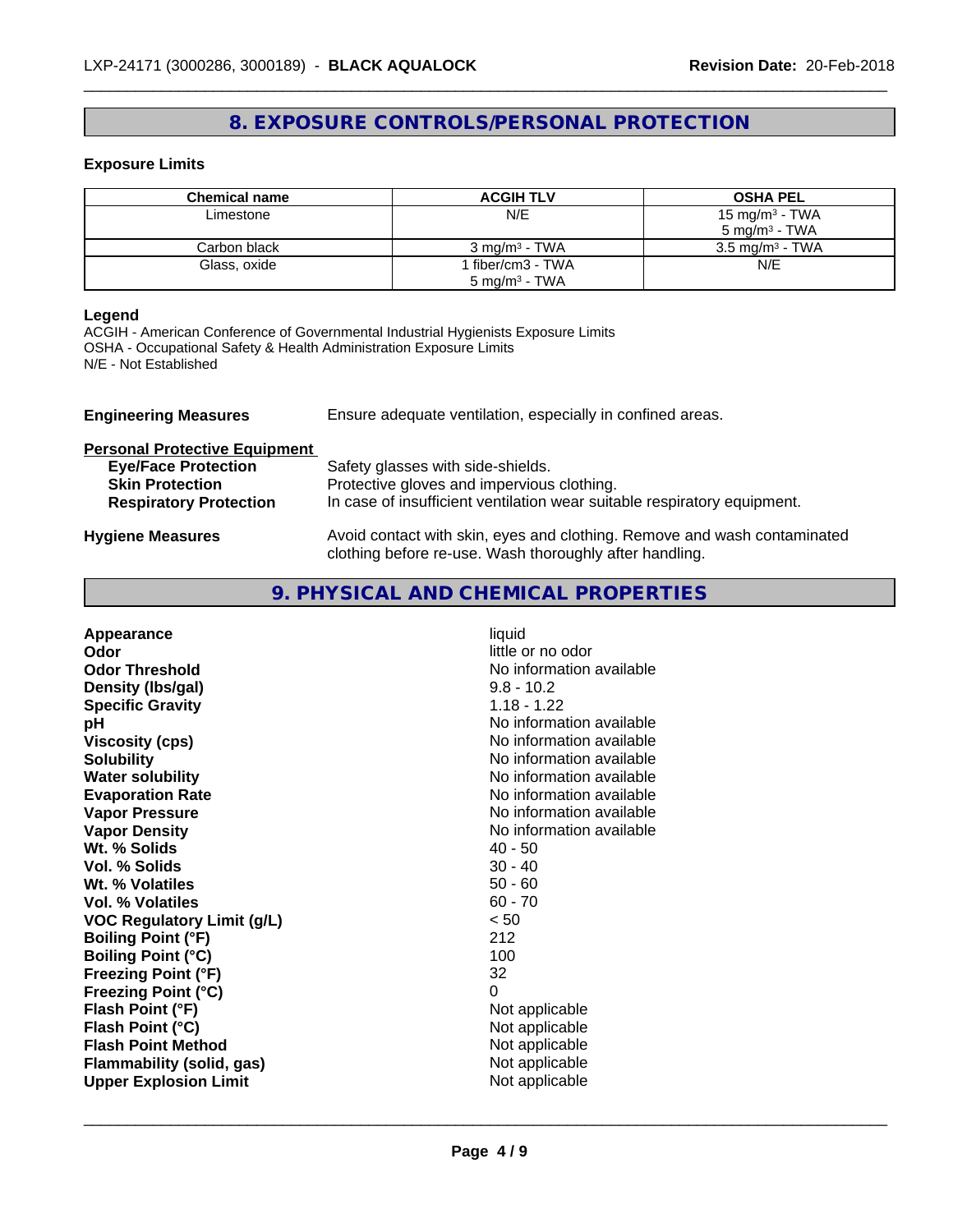**Lower Explosion Limit**<br> **Autoignition Temperature (°F)**<br> **Autoignition Temperature (°F)**<br> **Autoignition Temperature (°F)**<br> **Autoignition Temperature (°F) Autoignition Temperature (°F)**<br> **Autoignition Temperature (°C)** No information available Autoignition Temperature (°C)<br>
Decomposition Temperature (°F)<br>
No information available **Decomposition Temperature (°F)**<br> **Decomposition Temperature (°C)**<br>
No information available **Decomposition Temperature (°C)**<br> **Partition Coefficient (n-octanol/water)** No information available **Partition Coefficient (n-octanol/water)** 

 $\overline{\phantom{a}}$  ,  $\overline{\phantom{a}}$  ,  $\overline{\phantom{a}}$  ,  $\overline{\phantom{a}}$  ,  $\overline{\phantom{a}}$  ,  $\overline{\phantom{a}}$  ,  $\overline{\phantom{a}}$  ,  $\overline{\phantom{a}}$  ,  $\overline{\phantom{a}}$  ,  $\overline{\phantom{a}}$  ,  $\overline{\phantom{a}}$  ,  $\overline{\phantom{a}}$  ,  $\overline{\phantom{a}}$  ,  $\overline{\phantom{a}}$  ,  $\overline{\phantom{a}}$  ,  $\overline{\phantom{a}}$ 

# **10. STABILITY AND REACTIVITY**

| <b>Reactivity</b>                                                                      |                                                                                     | Not Applicable                                                                             |
|----------------------------------------------------------------------------------------|-------------------------------------------------------------------------------------|--------------------------------------------------------------------------------------------|
| <b>Chemical Stability</b>                                                              |                                                                                     | Stable under normal conditions.                                                            |
| <b>Conditions to avoid</b>                                                             |                                                                                     | Prevent from freezing.                                                                     |
| <b>Incompatible Materials</b>                                                          |                                                                                     | No materials to be especially mentioned.                                                   |
| <b>Hazardous Decomposition Products</b>                                                |                                                                                     | None under normal use.                                                                     |
| Possibility of hazardous reactions                                                     |                                                                                     | None under normal conditions of use.                                                       |
|                                                                                        |                                                                                     | 11. TOXICOLOGICAL INFORMATION                                                              |
| <b>Product Information</b>                                                             |                                                                                     |                                                                                            |
| Information on likely routes of exposure                                               |                                                                                     |                                                                                            |
| <b>Principal Routes of Exposure</b>                                                    | Eye contact, skin contact and inhalation.                                           |                                                                                            |
| <b>Acute Toxicity</b>                                                                  |                                                                                     |                                                                                            |
| <b>Product Information</b>                                                             | No information available                                                            |                                                                                            |
| Symptoms related to the physical, chemical and toxicological characteristics           |                                                                                     |                                                                                            |
| <b>Symptoms</b>                                                                        | No information available                                                            |                                                                                            |
|                                                                                        |                                                                                     | Delayed and immediate effects as well as chronic effects from short and long-term exposure |
| Eye contact<br><b>Skin contact</b>                                                     | May cause slight irritation.<br>skin and cause irritation.                          | Substance may cause slight skin irritation. Prolonged or repeated contact may dry          |
| Inhalation<br>Ingestion<br><b>Sensitization</b>                                        | May cause irritation of respiratory tract.<br>No information available              | Ingestion may cause gastrointestinal irritation, nausea, vomiting and diarrhea.            |
| <b>Neurological Effects</b><br><b>Mutagenic Effects</b><br><b>Reproductive Effects</b> | No information available.<br>No information available.<br>No information available. |                                                                                            |
| <b>Developmental Effects</b>                                                           | No information available.                                                           |                                                                                            |

**Target organ effects** No information available.<br>**STOT - single exposure** No information available. **STOT** - single exposure **STOT - repeated exposure** No information available.<br> **Other adverse effects** No information available. **Other adverse effects Aspiration Hazard** No information available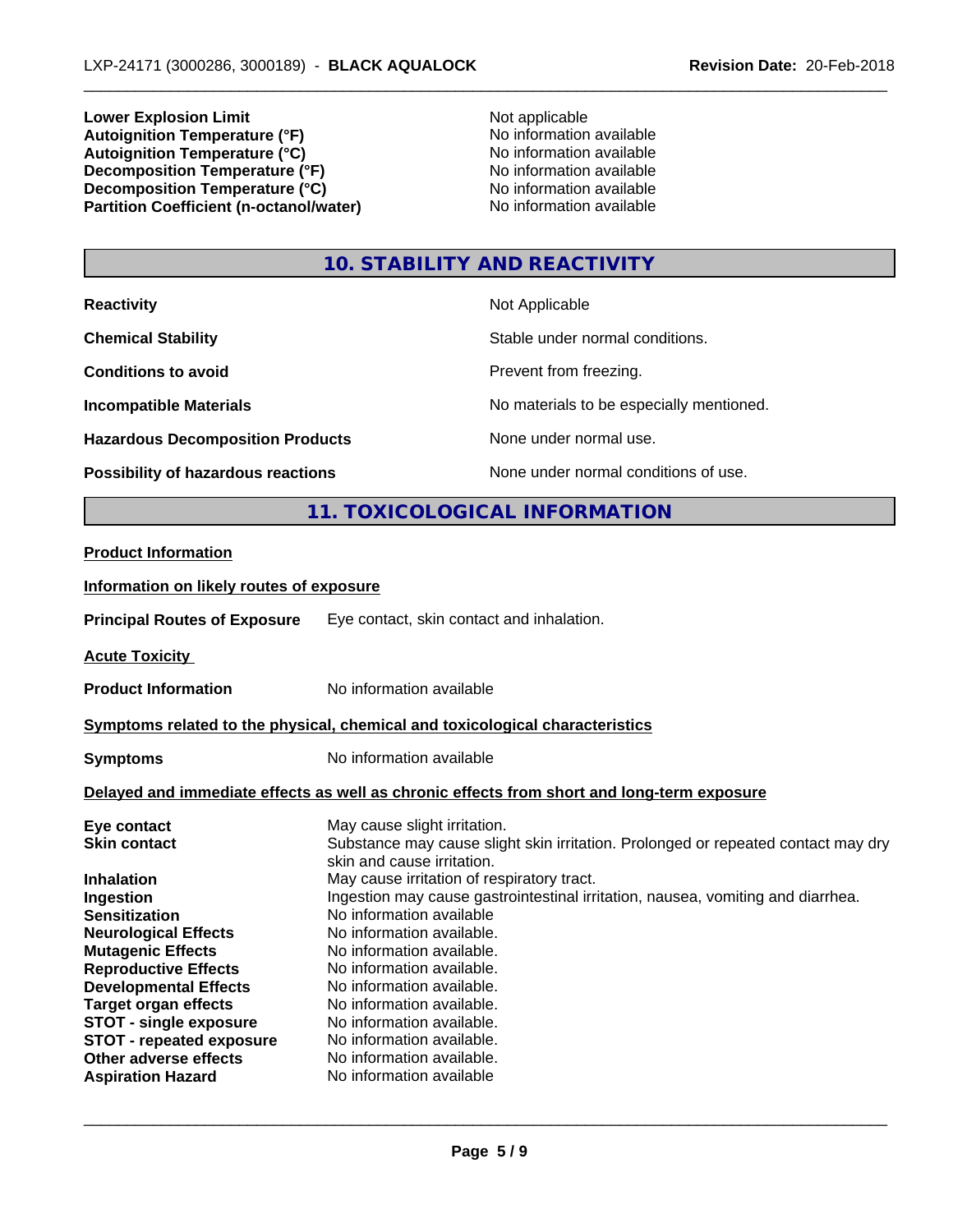## **Numerical measures of toxicity**

#### **Component**

Carbon black LD50 Oral: > 15400 mg/kg (Rat) LD50 Dermal: > 3000 mg/kg (Rabbit)

#### **Carcinogenicity**

*The information below indicateswhether each agency has listed any ingredient as a carcinogen:.*

| <b>Chemical name</b> | <b>IARC</b>                    | <b>NTP</b> | <b>OSHA</b> |
|----------------------|--------------------------------|------------|-------------|
|                      | .<br>2B<br>: Human<br>Possible |            | Listed<br>. |
| Carbon<br>black      | Carcinogen                     |            |             |

 $\overline{\phantom{a}}$  ,  $\overline{\phantom{a}}$  ,  $\overline{\phantom{a}}$  ,  $\overline{\phantom{a}}$  ,  $\overline{\phantom{a}}$  ,  $\overline{\phantom{a}}$  ,  $\overline{\phantom{a}}$  ,  $\overline{\phantom{a}}$  ,  $\overline{\phantom{a}}$  ,  $\overline{\phantom{a}}$  ,  $\overline{\phantom{a}}$  ,  $\overline{\phantom{a}}$  ,  $\overline{\phantom{a}}$  ,  $\overline{\phantom{a}}$  ,  $\overline{\phantom{a}}$  ,  $\overline{\phantom{a}}$ 

#### **Legend**

IARC - International Agency for Research on Cancer NTP - National Toxicity Program OSHA - Occupational Safety & Health Administration

**12. ECOLOGICAL INFORMATION**

# **Ecotoxicity Effects**

The environmental impact of this product has not been fully investigated.

# **Product Information**

## **Acute Toxicity to Fish**

No information available

#### **Acute Toxicity to Aquatic Invertebrates**

No information available

#### **Acute Toxicity to Aquatic Plants**

No information available

#### **Persistence / Degradability**

No information available.

#### **Bioaccumulation / Accumulation**

No information available.

#### **Mobility in Environmental Media**

No information available.

#### **Ozone**

No information available

#### **Component**

# **Acute Toxicity to Fish**

No information available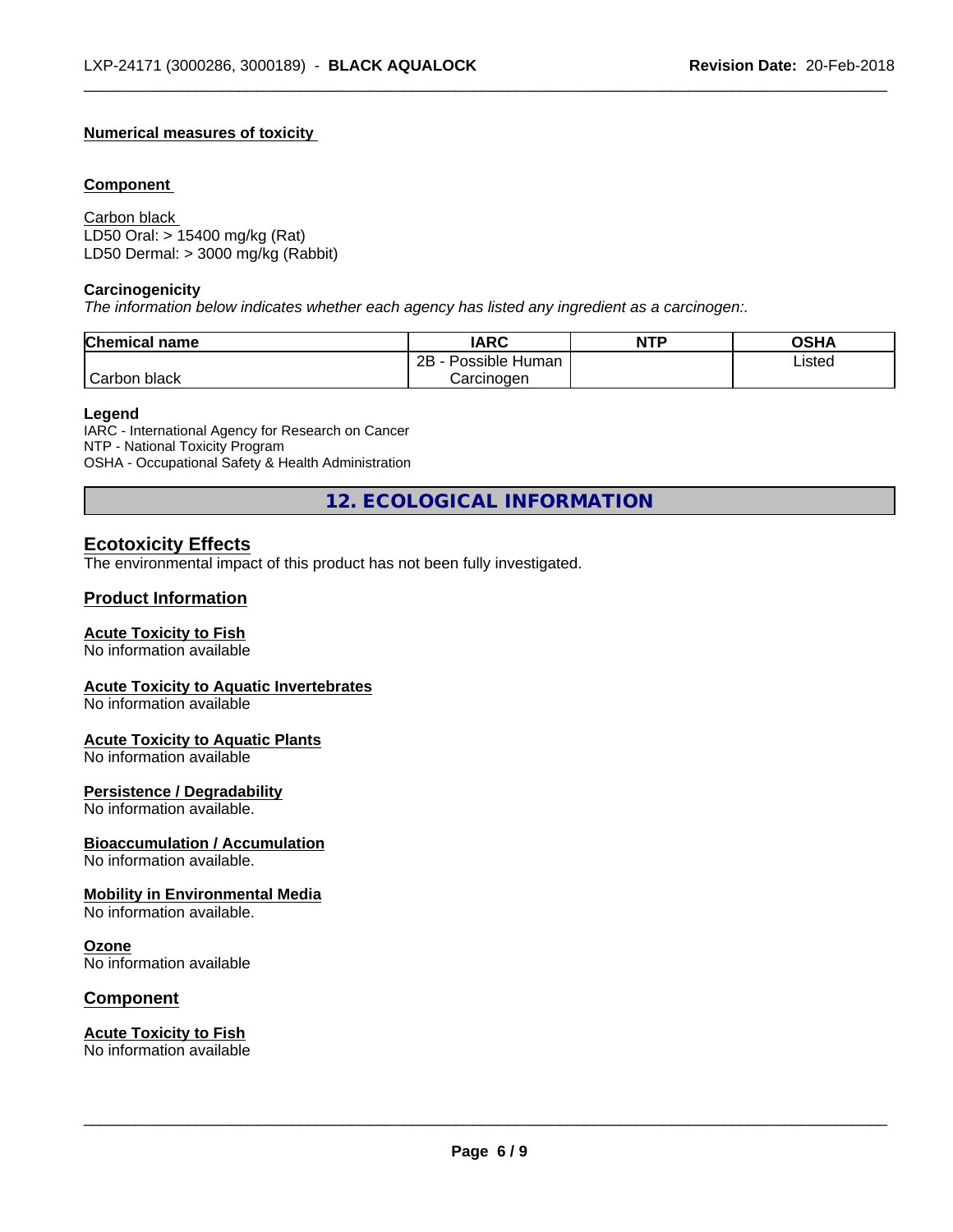#### **Acute Toxicity to Aquatic Invertebrates**

No information available

#### **Acute Toxicity to Aquatic Plants**

No information available

|                              | 13. DISPOSAL CONSIDERATIONS                                                                                                                                                                                               |
|------------------------------|---------------------------------------------------------------------------------------------------------------------------------------------------------------------------------------------------------------------------|
| <b>Waste Disposal Method</b> | Dispose of in accordance with federal, state, and local regulations. Local<br>requirements may vary, consult your sanitation department or state-designated<br>environmental protection agency for more disposal options. |
|                              | 14. TRANSPORT INFORMATION                                                                                                                                                                                                 |
| <b>DOT</b>                   | Not regulated                                                                                                                                                                                                             |
| <b>ICAO/IATA</b>             | Not regulated                                                                                                                                                                                                             |
| <b>IMDG/IMO</b>              | Not regulated                                                                                                                                                                                                             |
|                              | <b>15. REGULATORY INFORMATION</b>                                                                                                                                                                                         |
|                              |                                                                                                                                                                                                                           |

 $\overline{\phantom{a}}$  ,  $\overline{\phantom{a}}$  ,  $\overline{\phantom{a}}$  ,  $\overline{\phantom{a}}$  ,  $\overline{\phantom{a}}$  ,  $\overline{\phantom{a}}$  ,  $\overline{\phantom{a}}$  ,  $\overline{\phantom{a}}$  ,  $\overline{\phantom{a}}$  ,  $\overline{\phantom{a}}$  ,  $\overline{\phantom{a}}$  ,  $\overline{\phantom{a}}$  ,  $\overline{\phantom{a}}$  ,  $\overline{\phantom{a}}$  ,  $\overline{\phantom{a}}$  ,  $\overline{\phantom{a}}$ 

# **International Inventories**

| <b>TSCA: United States</b> | Yes - All components are listed or exempt. |
|----------------------------|--------------------------------------------|
| <b>DSL: Canada</b>         | Yes - All components are listed or exempt. |

#### **Federal Regulations**

#### **SARA 311/312 hazardous categorization**

| Acute health hazard               | Nο  |
|-----------------------------------|-----|
| Chronic Health Hazard             | Yes |
| Fire hazard                       | N٥  |
| Sudden release of pressure hazard | Nο  |
| Reactive Hazard                   | Nο  |

#### **SARA 313**

Section 313 of Title III of the Superfund Amendments and Reauthorization Act of 1986 (SARA). This product contains a chemical or chemicals which are subject to the reporting requirements of the Act and Title 40 of the Code of Federal Regulations, Part 372:

*None*

# **Clean Air Act,Section 112 Hazardous Air Pollutants (HAPs) (see 40 CFR 61)**

This product contains the following HAPs:

*None*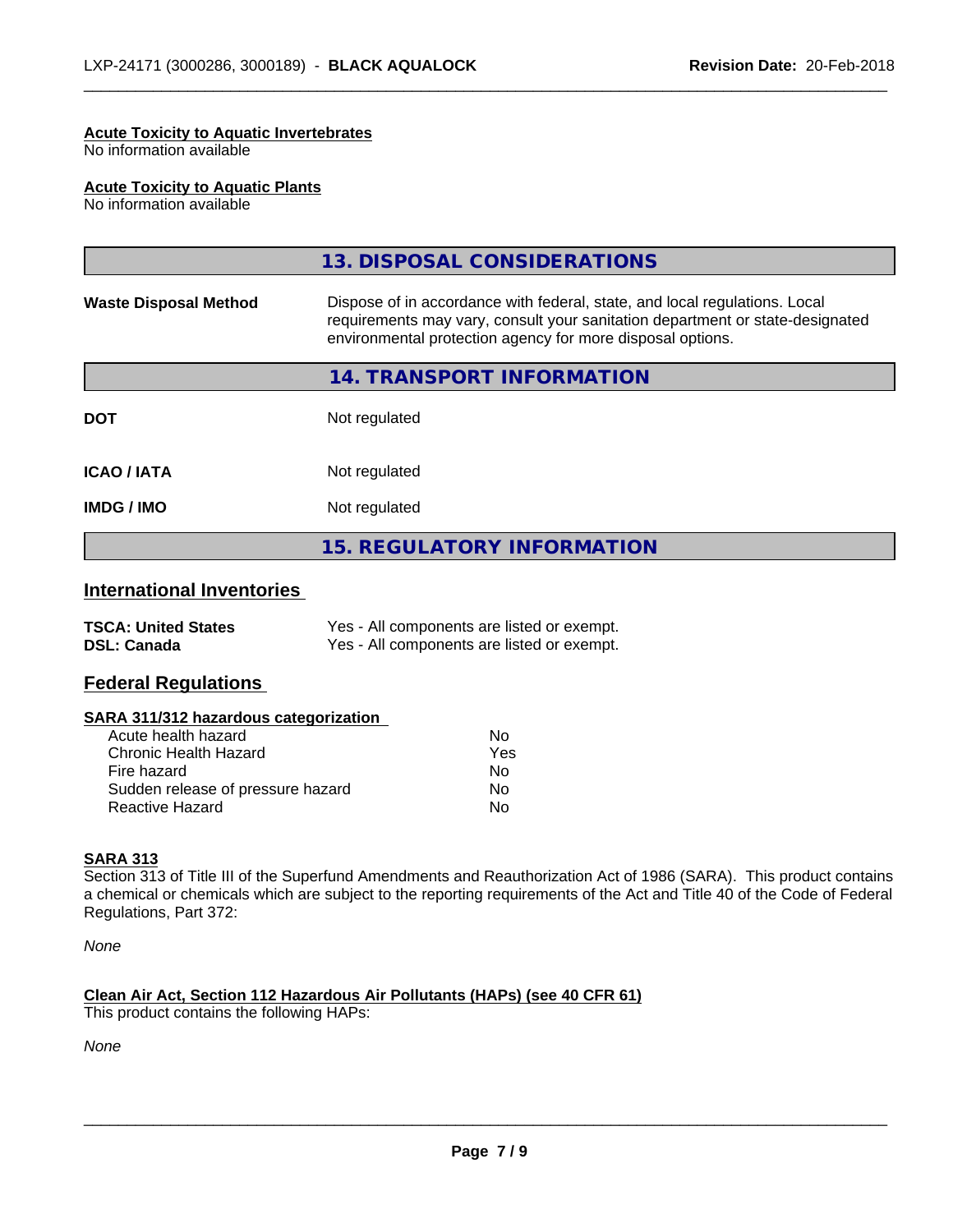# **US State Regulations**

#### **California Proposition 65**

This product may contain small amounts of materials known to the state of California to cause cancer or reproductive *harm.*

 $\overline{\phantom{a}}$  ,  $\overline{\phantom{a}}$  ,  $\overline{\phantom{a}}$  ,  $\overline{\phantom{a}}$  ,  $\overline{\phantom{a}}$  ,  $\overline{\phantom{a}}$  ,  $\overline{\phantom{a}}$  ,  $\overline{\phantom{a}}$  ,  $\overline{\phantom{a}}$  ,  $\overline{\phantom{a}}$  ,  $\overline{\phantom{a}}$  ,  $\overline{\phantom{a}}$  ,  $\overline{\phantom{a}}$  ,  $\overline{\phantom{a}}$  ,  $\overline{\phantom{a}}$  ,  $\overline{\phantom{a}}$ 

#### **State Right-to-Know**

| $\sim$<br>hemical name<br>.       | $\cdots$<br>MЗ<br><b>3971199611</b> | . Jersev<br><b>Nev</b> | Pennsvlvania |
|-----------------------------------|-------------------------------------|------------------------|--------------|
| Limestone                         |                                     |                        |              |
| `੧rbon black<br>التأث<br>'i Diach |                                     |                        |              |

**Legend**

X - Listed

# **16. OTHER INFORMATION**

| <b>HMIS</b>        | Health: $1^*$ | <b>Flammability: 0</b> | <b>Reactivity: 0</b> | $PPE: -$ |
|--------------------|---------------|------------------------|----------------------|----------|
| <b>HMIS Legend</b> |               |                        |                      |          |

- 0 Minimal Hazard
- 1 Slight Hazard
- 2 Moderate Hazard
- 3 Serious Hazard
- 4 Severe Hazard
- \* Chronic Hazard
- X Consult your supervisor or S.O.P. for "Special" handling instructions.

*Note: The PPE rating has intentionally been left blank. Choose appropriate PPE that will protect employees from the hazards the material will present under the actual normal conditions of use.*

*Caution: HMISÒ ratings are based on a 0-4 rating scale, with 0 representing minimal hazards or risks, and 4 representing significant hazards or risks. Although HMISÒ ratings are not required on MSDSs under 29 CFR 1910.1200, the preparer, has chosen to provide them. HMISÒ ratings are to be used only in conjunction with a fully implemented HMISÒ program by workers who have received appropriate HMISÒ training. HMISÒ is a registered trade and service mark of the NPCA. HMISÒ materials may be purchased exclusively from J. J. Keller (800) 327-6868.*

 **WARNING!** If you scrape, sand, or remove old paint, you may release lead dust. LEAD IS TOXIC. EXPOSURE TO LEAD DUST CAN CAUSE SERIOUS ILLNESS, SUCH AS BRAIN DAMAGE, ESPECIALLY IN CHILDREN. PREGNANT WOMEN SHOULD ALSO AVOID EXPOSURE.Wear a NIOSH approved respirator to control lead exposure. Clean up carefully with a HEPA vacuum and a wet mop. Before you start, find out how to protect yourself and your family by contacting the National Lead Information Hotline at 1-800-424-LEAD or log on to www.epa.gov/lead.

| <b>Prepared By</b>      | <b>Product Stewardship Department</b><br>Benjamin Moore & Co.<br>101 Paragon Drive<br>Montvale, NJ 07645<br>800-225-5554 |
|-------------------------|--------------------------------------------------------------------------------------------------------------------------|
| <b>Revision Date:</b>   | 20-Feb-2018                                                                                                              |
| <b>Revision Summary</b> | Not available                                                                                                            |

Disclaimer